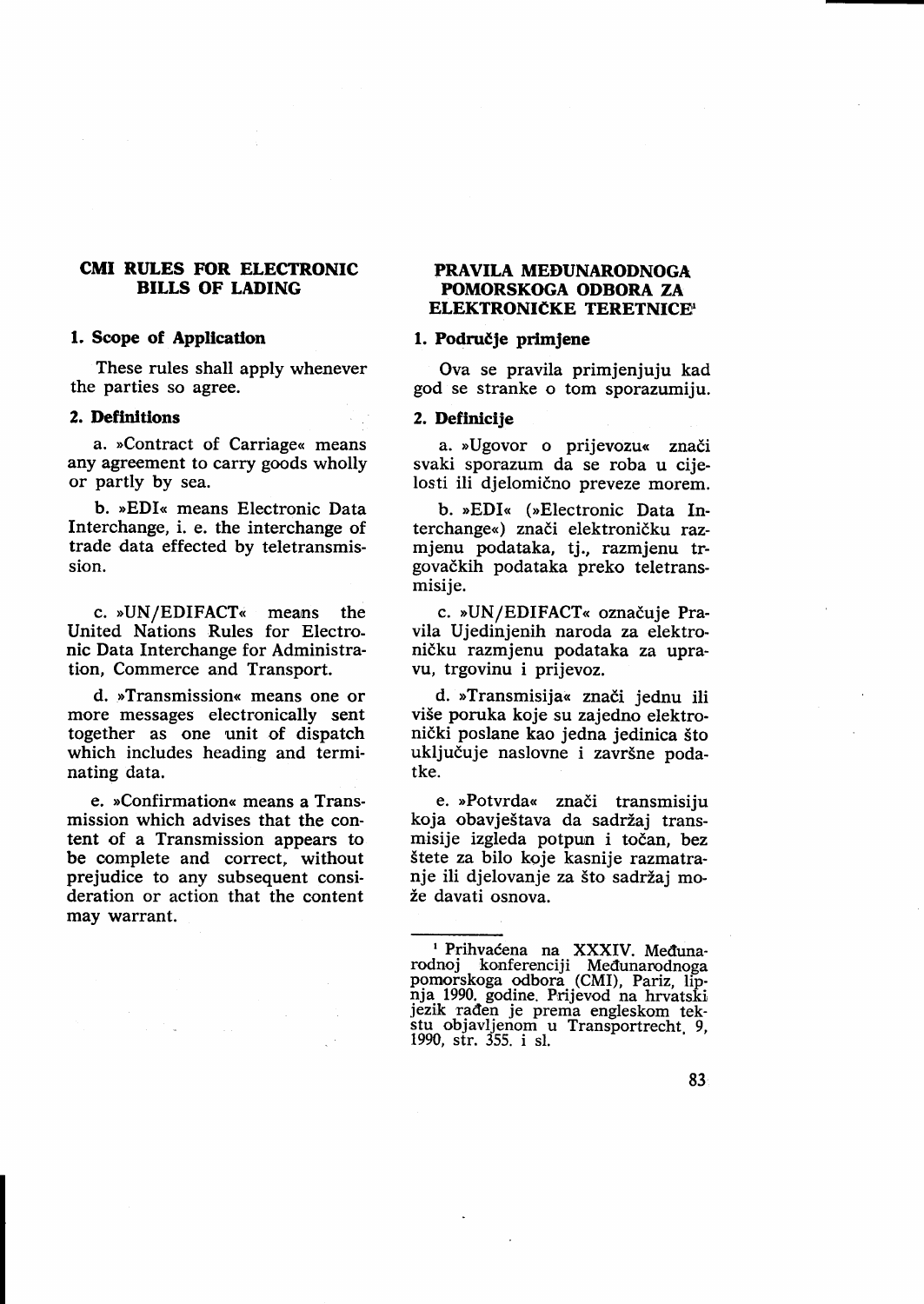f. »Private Key« means any technically appropriate form, such as a combination of numbers and/or letters, which the parties may agree for securing the authenticity and integrity of a Transmission.

g. »Holder« means the party who is entitled to the rights described in Article 7(a) by virtue of its possession of a valid Private Key.

h. »Electronic Monitoring System« means the device by which a computer system can be examined for the transactions that it recorded, such as a Trade Data Log or an Audit Trail.

i. »Electronic Storage« means any temporary, intermediate or permanent storage of electronic data including the primary and the backup storage of such data.

## 3. Rules of Procedure

a. When not in conflict with thesc Rules, the Uniform Rules of Conduct for Interchange of Trade Data by Teletransmission, 1987 (UNCID) shall govern the conduct between the parties.

b. The EDI under these Rules should conform with the relevant UN/EDIFACT standards. However, the parties may use any other method of trade data interchange acceptable to all of the users.

c. Unless otherwise agreed, the document format for the Contract

f. »Povjerljivi ključ« znači svaki tehnički prikladan oblik, kao što je kombinacija brojeva i/ili slova <sup>o</sup> kojem se stranke mogu sporazumjeti da bi osigurale vjerodostojnost i cjelovitost transmisije.

g. >Nositelj< oznaduje stranku koja je ovla5tenik,prava opisanih u čl. 7(a) na osnovi posjedovanja valjanoga povjerljivoga ključa.

h. »Elektronički nadzorni sustav« oznaduje sredstvo preko kojega sustav računala može biti ispitan u pogledu trgovadkih poslova koje je zabilježio, kao što je »Trade Data Log« ili »Audit Trail«.

i. »Elektroničko memoriranje« znači svako privremeno, posredno ili stalno spremanje elektroničkih podataka, uključujući primarno i »oack —<br>dataka.  $\mathbf{p}$ back — up«<sup>2</sup> spremanje takvih po-

## 3, Pravlla postupka

a. Kada nisu u suprotnosti <sup>s</sup> ovim Pravilima, na odnose izmedu stranaka primjenjuju se Jedinstvena pravila ponašanja za razmjenu trgovačkih podataka preko teletransmisije, 1987. (UNCID)

b. Elektronička razmjena podataka u smislu ovih Pravila, trebala bi se ravnati prema odnosnim UN/ /EDIFACT standardima. Medutim, stranke mogu koristiti bilo koji drugi nadin razmjene trgovadkih', poda;' taka prihvatljiv za sve korisnike.

c. Ako nije drukčije dogovoreno; format isprave o ugovoru o prijevo-

<sup>&</sup>lt;u>a spack</u> — up« je sekundarno spre-- manje podataka koje sluZi u sl'udaju da se primarno spremljeni podaci na bilo koji način unište (op. M. Veršić--Marušić).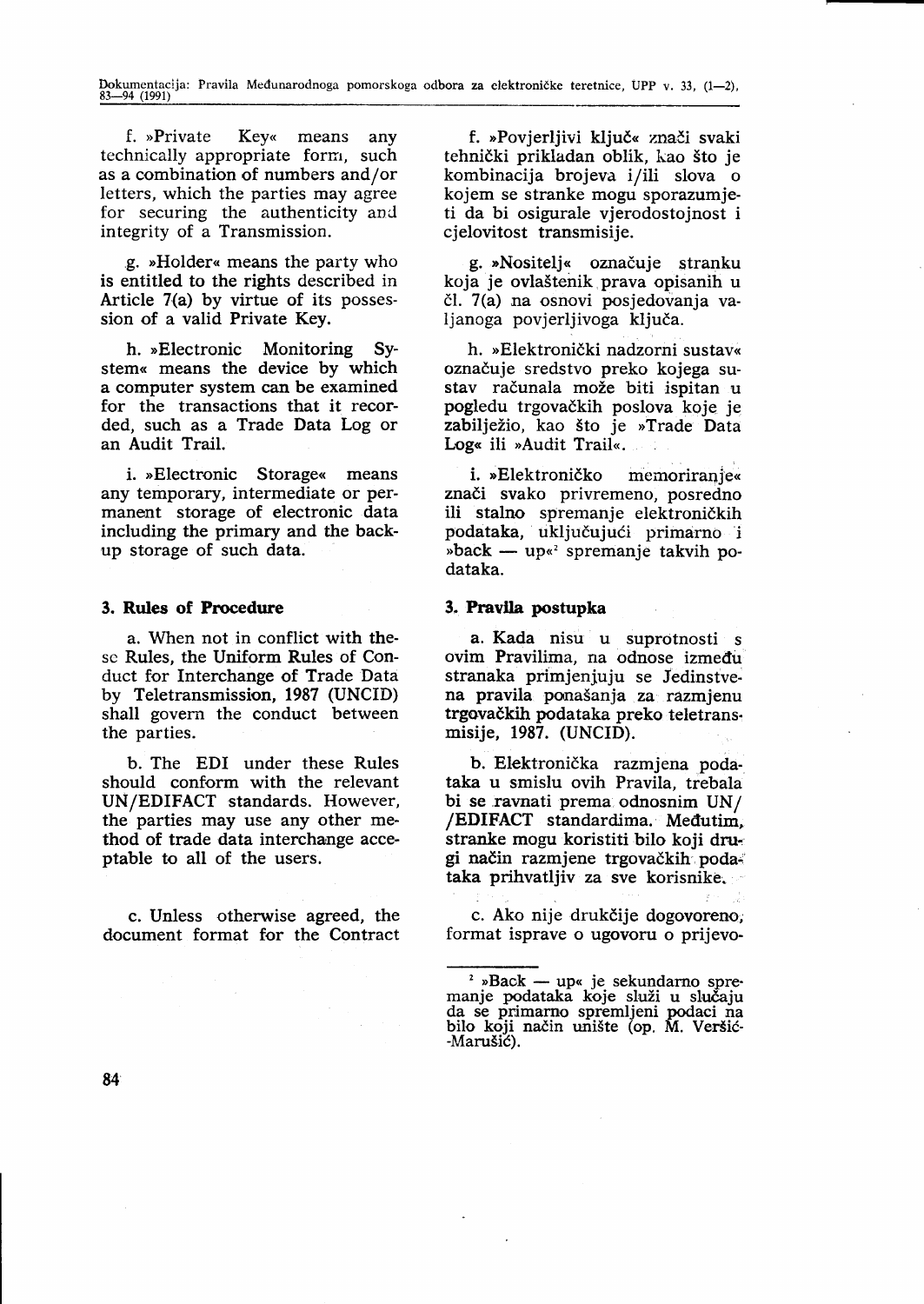of Carriage shall conform to the UN Layout Key or compatible national standard for bills of lading.

d. Unless otherwise agreed, a recipient of a Transmission is not authorised to act on a Transmission unless he has sent a Confirmation.

e. In the event of a dispute arising between the parties as to the data actually transmitted, an Electronic Monitoring System may be used to verify the data received. Data concerning other transactions not related to the data in dispute are to be considered as trade secrets and thus not available for examination. If such data are unavoidably revealed as part of the examination of the Electronic Monitoring System, they must be treated as confidential and not released to any outside party or used for any other purpose.

f. Any transfer of rights to the goods shall be considered to be private information, and shall not be released to any outside party not connected to the transport or clearance of the goods.

## 4. Form and Content of the Receipt **Message**

a. The carrier, upon receiving the goods from the shipper, shall give notice of the receipt of the goods to the shipper by a message at the electronic address specified by the shipper.

b. This receipt message shall include:

' i. the name of the shipper;

ii. the description of the goods, with any representations and reserzu treba prilagoditi »UN Layout Key« standardu ili kompatibilnom nacionalnom standardu za teretnice.

d. Ako nije drukčije dogovoreno, primateli transmisije nije ovlašten postupati prema transmisiji ako ni- je poslao potvrdu.

e. U slučaju spora između stranaka o stvarno transmitiranim podacima. elektronički nadzorni sustav može biti korišten za provjeravanje primljenih podataka. Podatke koji se tiču drugih trgovačkih poslova Sto nisu u vezi sa spornim podacima treba smatrati trgovačkim tajnama koje zato nisu raspoložive za ispitivanje. Ako se nije moglo izbjeći otkrivanje tih podataka kao<br>dijela ispitivanja elektroničkoga elektroničkoga nadzornoga sustava, treba ih tretirati kao povjerljive i ne smiju se otkriti nekom trećem ili koristiti za bilo koju drugu svrhu.

f. Svaki prijenos prava na robi smatra se povjerljivom informacijom i ne smije biti otkriven trećoj osobi koja nije povezana s prijevozom ili carinjenjem robe.

# 4. Oblik i sadržaj poruke o primitku

a. Yozar, nakon primitka robe od krcatelja, daje krcatelju obavijest o primitku robe preko poruke na elektroničku adresu koju mu navede krcatelj.

b. Ova poruka o primitku uključuje:

i. — ime krcatelja;

ii. — opis robe, sa svim izjavan. — opis robe, sa svim izjava<br>ma i ogradama, s istim sadržajem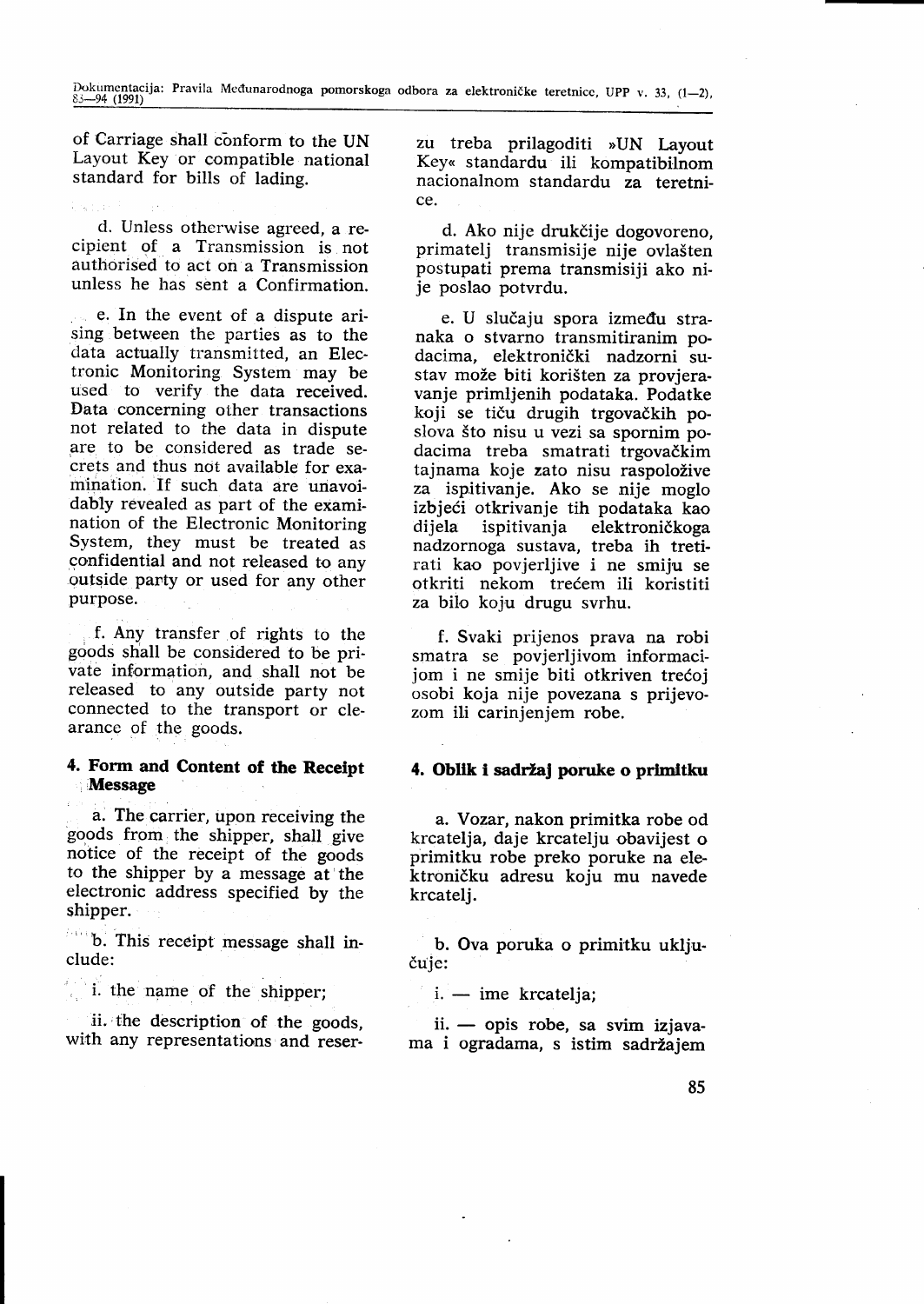vations, in the same tenor as would be required if a paper bill of lading were issued;

iii. the date and place of the receipt of the goods;

iv. a reference to the carrier's terms and conditions of carriage; and

v. the Private Key to be used in subsequent Transmissions.

The shipper must confirm this receipt message to the carrier, upon which Confirmation the shipper shall be the Holder.

c. Upon demand of the Holder, the receipt message shall be updated with the date and place of shipment as soon as the goods have been loaded on board.

d. The information contained in (ii), (iii) and (iv) of paragraph (b) above, including the date and place of shipment if updated in accordance with paragraph (c) of this Rule, shall have the same force and effect as if the receipt message were contained in a paper bill of lading.

## 5. Terms and Conditlons of the Contract of Carriage

a. It is agreed and understood that whenever the carrier makes a reference to its terms and conditions of carriage, these terms and conditions shall form part of the Contract of Carriage.

b. Such Terms and conditions must be readily available to the parties to the Contract of Carriage.

c. In the event of any conflict or inconsistency between such terms and conditions and these Rules, these Rules shall prevail.

kao Sto bi se zahtijevalo da je izdana teretnica na papiru;

iii. — datum i mjesto primit<mark>ka</mark><br>e: robe;

iv. — upućivanje na vozarove odrv. — upucivanje na voz<br>redbe i uvjete prijevoza i

v. — povjerljivi ključ koji treba v. — povjetljivi kijuč koji treba.<br>koristiti u kasnijim transmisijama

Krcatelj mora vozaru potvrditi ovu poruku o primitku i nakon te potvrde krcatelj postaje nositeljem.

c. Na zahtjev nositelja, poruku o primitku treba ažurirati datumom i mjestom ukrcaja, čim roba bude ukrcana na brod.

d. Informacija sadržana u (ii), (iii) i (iv) paragrafa (b) gore, uključujući datum i mjesto ukrcaja, ako su dodani u skladu s paragrafom (c) ovoga Pravila, ima istu snagu i udinak kao da je poruka o primitku sadržana u papirnoj teretnici.

## 5. Odredbe i uvJetl ugovora o prijevozu

a. Dogovoreno je i podrazumijeva se da kad god vozar upućuje na svoje odredbe i uvjete prijevoza, te odredbe i uvjeti čine dio ugovora o prijevozu.

b. Takve odredbe i uvjeti moraju biti lako dostupni strankama ugovora o prijevozu.

c. U slučaju bilo kojeg sukoba ili proturječnosti između takvih odredaba i uvjeta i ovih Pravila, Pravila prevladavaju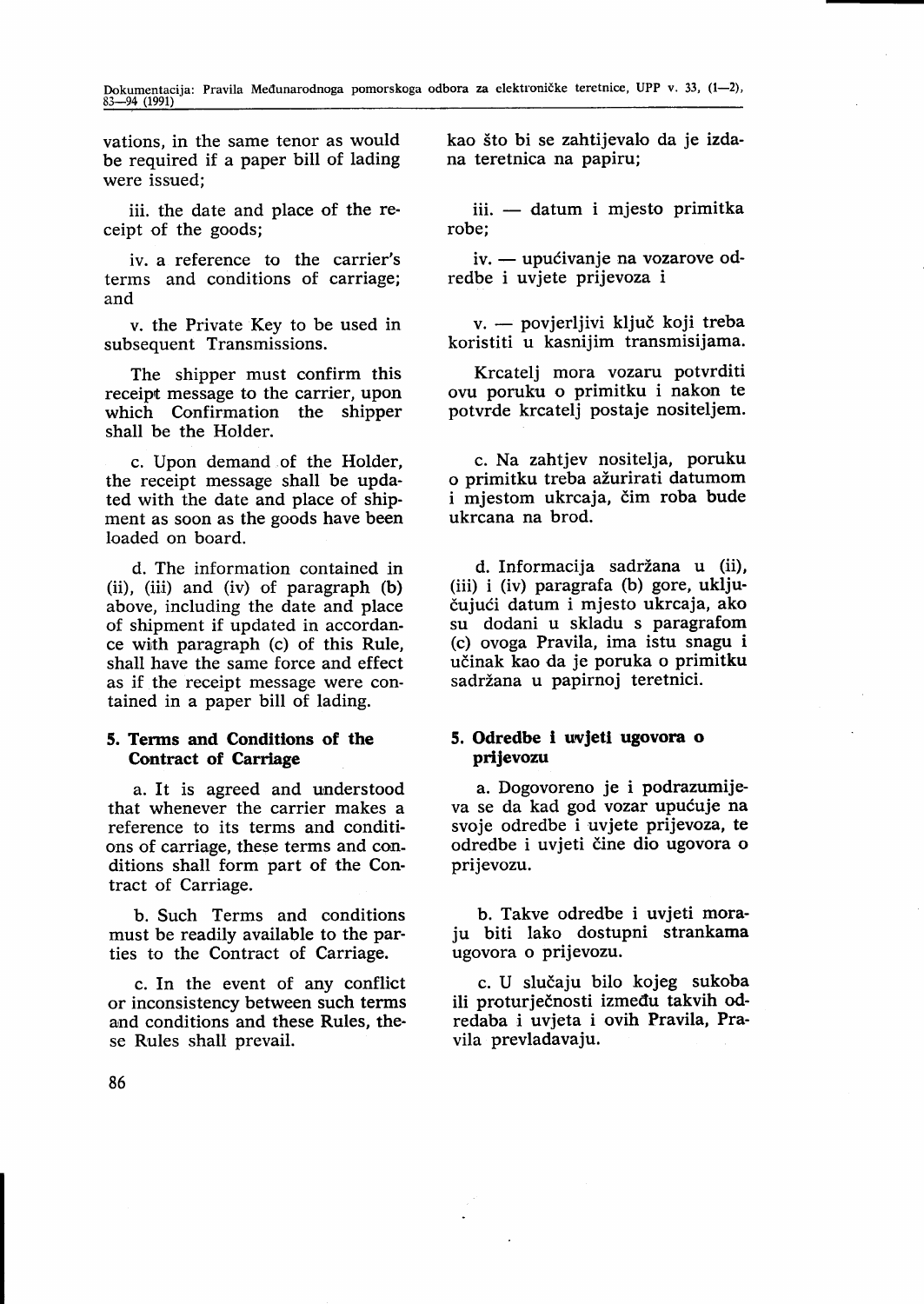# 6. Applicable Law

The Contract of Carriage shall be subject to any international convention or national law which would<br>have been compulsorily applicable if a paper bill of lading had been issued.

## 7. Right of Control and Transfer

a. The Holder is the only party who may, as against the carrier:

(1) claim delivery of the goods;

(2) nominate the consignee or substitute a nominated consignee for any other party, including itself;

(3) transfer the Right of Control and Transfer to another party;

(4) instruct the carrier on any other subject concerning the goods, in accordance with the terms and conditions of the Contract of Carriage, as if he were the holder of <sup>a</sup> paper bill of lading.

b. A transfer of the Right of Control and Transfer shall be effected: (i) by notification of the current Holder to the carrier of its intention to transfer its Right of Control and Transfer to a proposed new Holder, and (ii) Confirmation by the carrier of such notification message. whereupon (iii) the carrier shall transmit the information as referred to in rule 4 (except for the Private Key) to the proposed new Holder, whereafter (iv) the proposed new Holder shall advise the carrier of its acceptance of the Right of Control and Transfer, whereupon (v) the carrier shall cancel the current Private Key and issue a new Private Key to the new Holder.

## 6. Mjerodavno pravo

Ugovor o prijevozu podvrgnut je svakoj medunarodnoj konvenciji ili nacionalnom pravu koji bi se obvezno primjenjivali da je izdana papirna teretnica.

## 7. Pravo raspolagania i prijenosa

a. Nositelj je jedina stranka ko-<br>ja može prema vozaru:

(1) — tražiti predaju robe;

(2) — imenovati primatelja ili za-- mijeniti imenovanoga primatelja bi-Io kojom drugom strankom, uključujući samim sobom;

(3) prenijeti pravo raspolaga-(3) — premjeti pravo raspolag<br>nja i prijenosa na drugu stranku;

(4) dati upute vozaru o sva-- kom drugom pitanju u vezi s robom, u skladu s odredbama i uvietima ugovora o prijevozu, kao da je on držatelj papirne teretnice.

b. Prijenos prava raspolaganja i prijenosa obavlja se: (i) — obaviješću sadašnjega nositelja vozaru o namjeri da prenese svoje pravo raspolaganja i prijenosa na predloženoga novoga nositelja i (ii) po-- tvrdom od strane vozara takve poruke o obavijesti, poslije čega (iii)<br>vozar transmitira informaciju, kako je navedeno u pravilu 4. (osim povjerljivoga ključa) predloženom novom nositelju, nakon čega (iv) predloženi novi nositelj obavještava vozara o svom prihvaćanju prava raspolaganja i prijenosa, poslije čega (v) vozar poni5tava sada5nji povjerljivi ključ i izdaje drugi novom nositelju.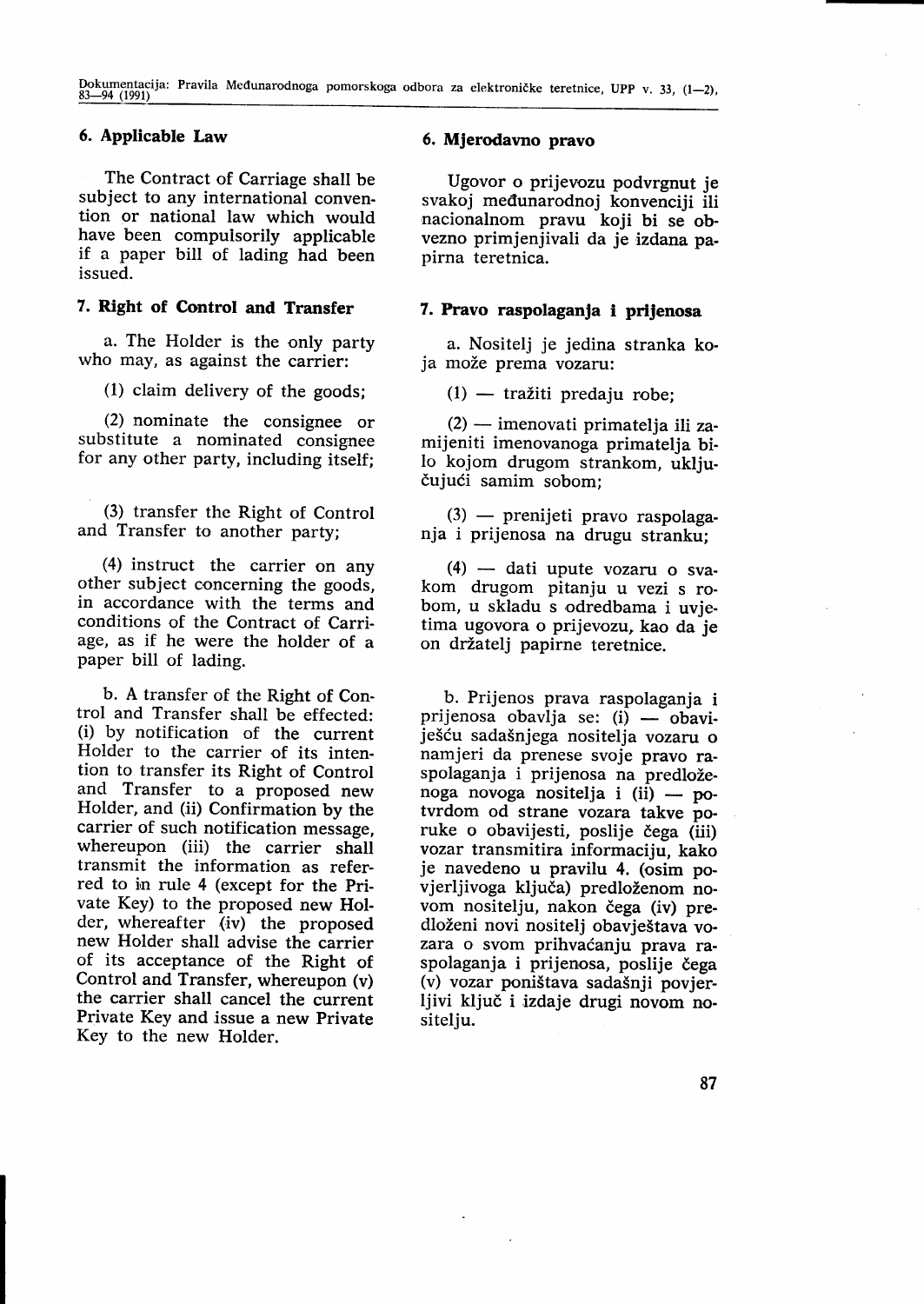c. If the proposed new Holder advises the carrier that is does not accept the Right of Control and Transfer or fails to advise the carrier of such acceptance within a reasonable time, the proposed transfer of the Right of Control and Transfer shall not take place. The carrier shall notify the current Holder accordingly and the current Private Key shall retain its validity.

d. The transfer of the Right of Control and Transfer in the manner described above shall have the same effect as the transfer of such rights under a paper bill of lading.

## 8. The Private Key

a. The Private Key is unique to each successive Holder. It is not transferable by the Holder. The carrier and the Holder shall each maintain the security of the Private Key.

b. The carrier shall only be obli ged to send a Confirmation of an electronic message to the last Holder to whom it issued a Private Key, when such Holder secures the Transmission containing such electronic message by the use of the Private Key.

c. The Private Key must be separate and distinct from any means used to identify the Contract of Carriage, and any security password or identification used to access the computer network.

# 9. Delivery

a. The carrier shall notify the Holder of the place and date of intended delivery of the goods. Upon such notification the Holder has <sup>a</sup> duty to nominate a consignee and to give adequate delivery instructions

c. Ako predloženi novi nositeli obavijesti vozara da ne prihvaća pravo raspolaganja i prijenosa, ili propusti u razumnom roku obavijestiti vozara o takvom prihvaćanju, ne dolazi do predloženoga prijenosa prava raspolaganja i prijenosa. Vozar u skladu s tim obavještava sada5njega nositelja i sada5nji povjerliivi ključ zadržava svoju valjanost.

d. Prijenos prava raspolaganja i prijenosa na nadin opisan gore, ima isti udinak kao prijenos takvih prava papirnom teretnicom.

# 8. Povjerljivi ključ

a. Povjerljivi ključ je jedinstven za svakoga uzastopnoga nositelja. Sam nositelj ga ne može dalje prenositi. Vozar i nositelj trebaju čuvati sigurnost povjerlijvoga ključa.

b. Vozar je jedino obvezan poslati potvrdu elektroničke poruke posljednjem 'nositelju kojem je izdao povjerljivi ključ, kada nositelj osigurava transmisiju koja sadrži elektroničku poruku preko upotrebe povjerljivoga ključa.

c. Povjerljivi ključ mora biti poseban i različit od svih načina kori5tenih za identificiranje ugovora o prijevozu i bilo koje sigurnosne lozinke ili identifikacije korištene za pristup u mrežu računala.

## 9. Predaja

a. Yozar obavje5tava nositelja o mjestu i datumu namjeravane predaje robe. Nakon takve obavijesti nositelj je dužan imenovati primatelja i dati vozaru odgovarajuće upute za predaju s ovjerovljenjem pre-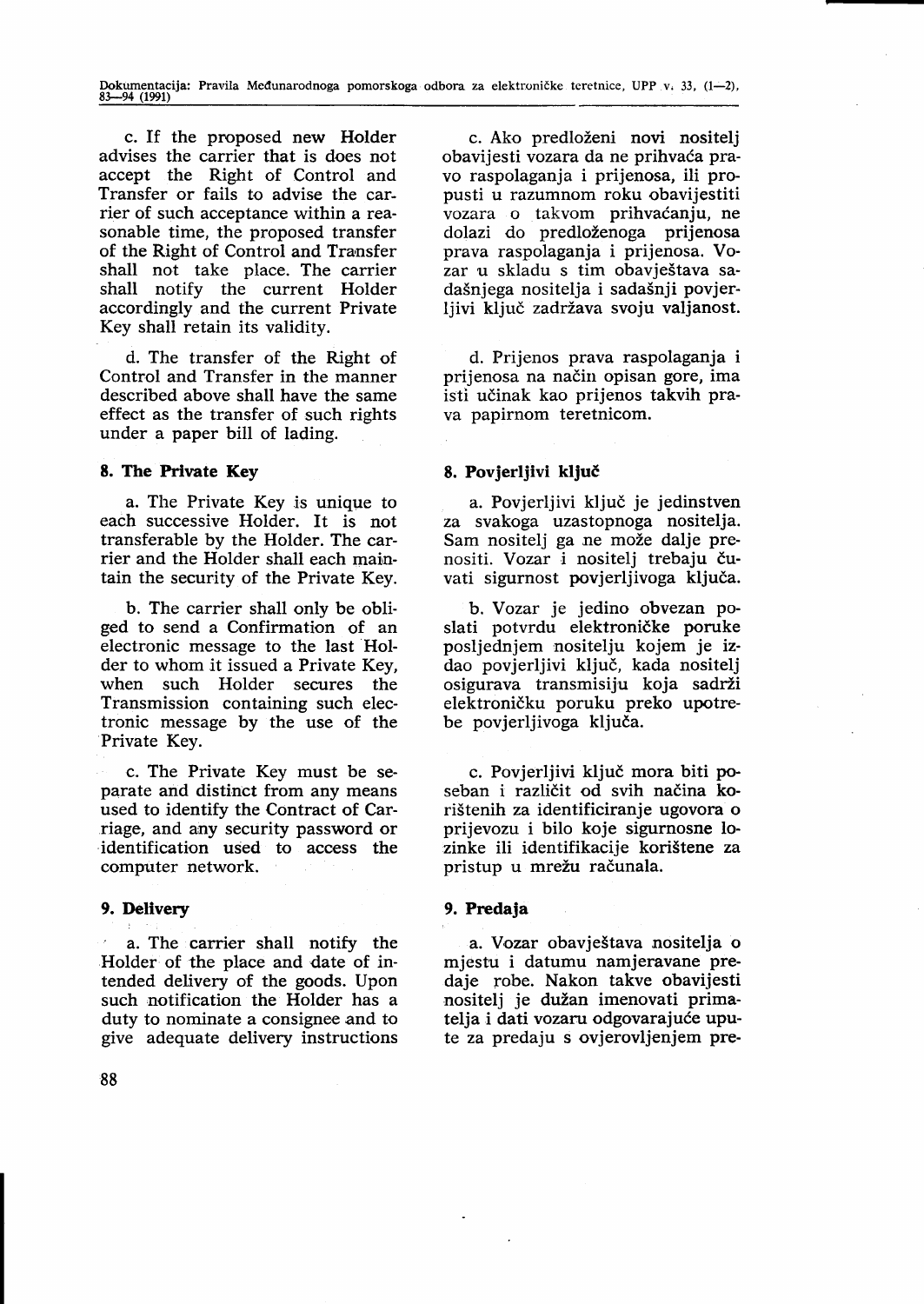to the carrier with verification by the Private Key. In the absence of such nomination, the Holder will be deemed to be the consignee.

b. The carrier shall deliver the goods to the consignee upon production of proper identification in accordance with the delivery instructions specified in paragraph (a) above; such delivery shall automatically cancel the Private Key.

c. The carrier shall be under no liability for misdelivery if it can prove that it exercised reasonable care to ascertain that the party who claimed to be the consignee was in fact that party.

#### 10. Option to Receive a Paper I)ocument

a. The Holder has the option at any time prior to delivery of the goods to demand from the carrier a paper bill of lading. Such document small be made available at a location to be determined by the Holder, provided that no carrier shall be obliged to make such document available at a place where it has no facilities and in such instance the carrier shall only be ob-Iiged to make the document available at the facility nearest to the location determined by the Holder.<br>The carrier shall not be responsible for delays in delivering the goods resulting from the Holder exercising the above option.

b. The carrier has the option at any time prior to delivery of the goods to issue to the Holder a paper bill of lading unless the exercise of such option could result in undue delay or disrupts the delivery of the goods.

ko povierliivoga kliuča. U nedostatku takva imenovanja, nositelj se smatra primateliem.

b. Vozar predaje robu primateliu nakon valjane identifikacije u skladu s uputama o predaji specificiranim gore u paragrafu (a); takva predaja automatski poni5tava povierliivi kliuč.

c. Yozar nije odgovoran za pogrešnu predaju ako uspije dokazati da<br>je primijenio razumnu pažnju, kako bi se uvjerio da je stranka koja tvrdi da je primatelj, zaista ta stranka.

## 10. Pravo primitka papirne isprave

a. Nositelj može u svako doba<br>prije predaje robe zatražiti od vozara papirnu teretnicu. Takvu ispravu treba staviti na raspolaganje u mjestu koje odredi nositelj, s tim da nijedan vozar nije obvezan takvu ispravu staviti na raspolaganje u mjestu gdje nema za to mogućnosti i u takvom slučaju, vozar je jedino obvezan ispravu staviti na raspolaganje što je bliže moguće mjestu koje nositelj odredi. Vozar nije odgovoran za zaka5njenje u predaji robe koje proizađe iz nositeljeva izvršavanja gornje opcije.

b. Vozar može u svako doba pri-<br>ie predaje robe izdati nositelju papirnu teretnicu, osim ako bi izvr-Savanje takve opcije prouzrodilo pretjerano zakašnjenje ili poremetaj predaje tereta.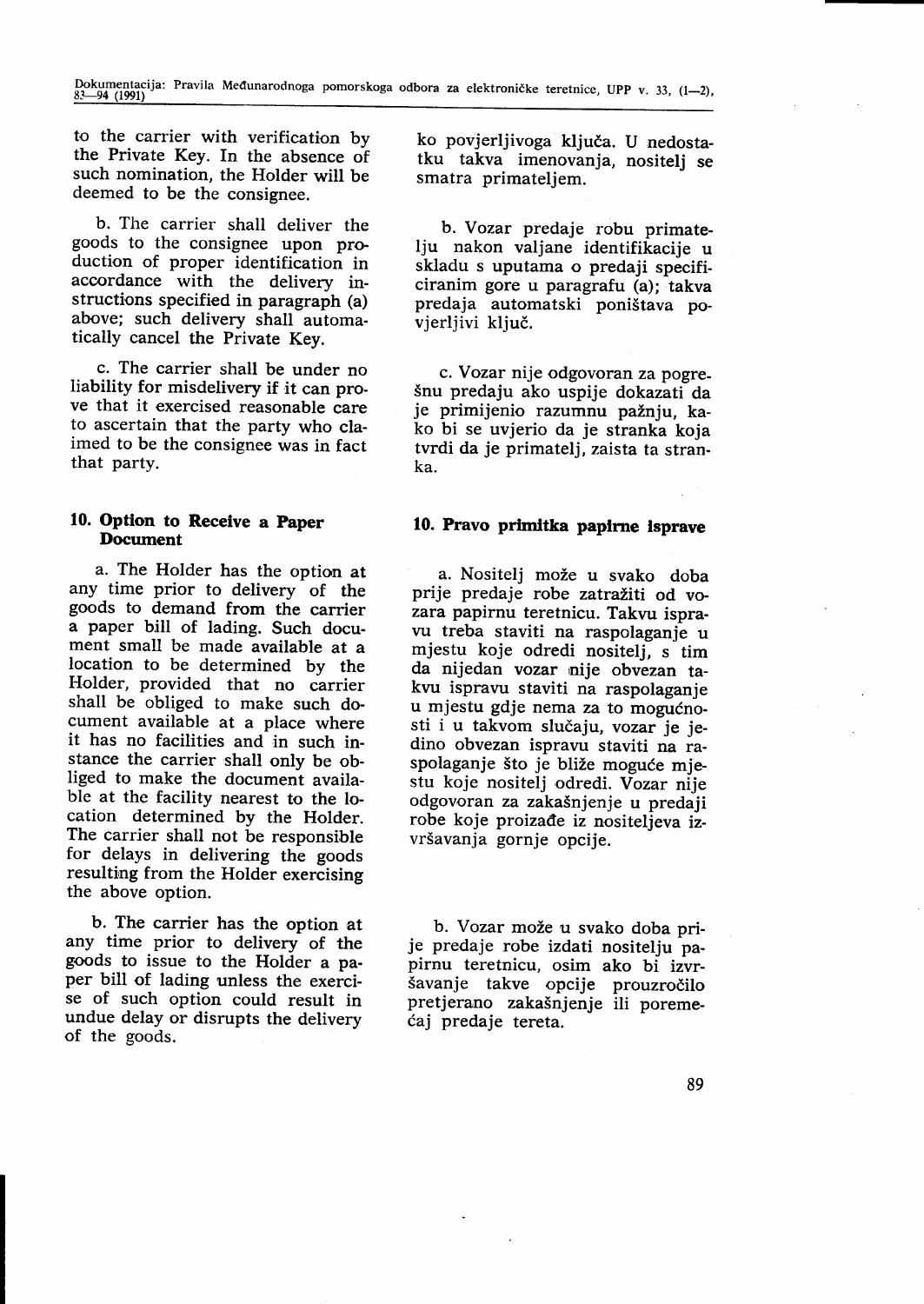c. A bill of lading issued under Rules 10(a) or (b) shall be issued »to bearer« an shall include: (i) the information set out in the receipt message reffered to in Rule 4 (exept for the Private Key); and (ii) a statement to the effect that the bill of lading has been issued upon termination of the procedures for EDI under the CMI Rules for Electronic Bills of Lading. The aforementioned Bill of Lading shall be issued, at the option of the Holder, either to the order of the Holder whose name for this purpose then shall be inserted in the Bill of Lading or  $\ast$  to bearer.

d. The issuance of a paper bill of lading under Rule 10(a) or (b) shall cancel the Private Key and terminate the procedures for EDI under these Rules. Termination of these procedures by the Holder or the carrier will not relieve any of the parties to the Contract of Carriage of their rights, obligations or liabilities while performing under the present Rules nor of their rights, obligations or liabilities under the Contract of Carriage.

e. The Holder may demand at any time the issuance of a print-out of the receipt message referred to in Rule 4 (except for the Private

c. Teretnica izdana u skladu s Pravilima  $10(a)$  ili (b) izdaje se »na donositelja« i uključuje: (i) — informaciju iznesenu u poruci o primitku, kako je navedeno u pravilu 4. (osim povjerljivoga ključa); i (ii) — navou ua je teretinca izuana na-<br>kon završetka postupka elektroninavod da je teretnica izdana načke razmjene podataka prema Pravilima Mectunarodnoga pomorskoga odbora za elektroničke teretnice. Gore spomenuta teretnica se, nakon izbora nositelja, izdaje prema naredbi nositelja dije se ime za tu svrhu unosi u teretnicu, ili »na donositelia«.<sup>3</sup>

d. Izdavanje papirne teretnice prema Pravilu 10(a) ili (b) poni5tava povjerljivi ključ i završava postupak elektroničke razmjene podataka prema tim Pravilima. Svršetak ovih postupaka od strane nositelja ili vozara ne oslobada bilo koju od stranaka ugovora o prijevozu njenih prava, obveza i odgovornosti za vrijeme dok se izvršavaju prema ovim Pravilima, niti od njenih prava, obveza i odgovornosti prema ugovoru o prijevozu.

e. Nositelj može u svako doba zahtijevati izdavanje tiskanoga primjerka poruke o primitku navedene u pravilu 4. (osim povjerljivoga

<sup>&#</sup>x27; Engleski tekst ovog pravila, objavljen u »Il diritto marittimo« 1990, str. 859., razlikuje se od teksta iz »Tran-<br>sportrecht-a«, cit., prema kojemu je sportrecht-a«, cit., prema kojemu je<br>rađen prijevod, po tome što u točki (c) stoji: >A bill of lading issued under Rules  $10(a)$  or (b) shall include (i) the information  $\dots$ . Dakle, izostavljene su riječi »shall be issued »to bearer«. Nije nam poznato kako je doSlo do ove 'razlike, ali tekst objav-ljen u oTransportrecht-u< zbunjuje jer se najprije kaže da se teretnica izdaje na donositelja, a kasnije se govori o mogućnosti izdavanja teretnice prema naredbi i na donositelja.